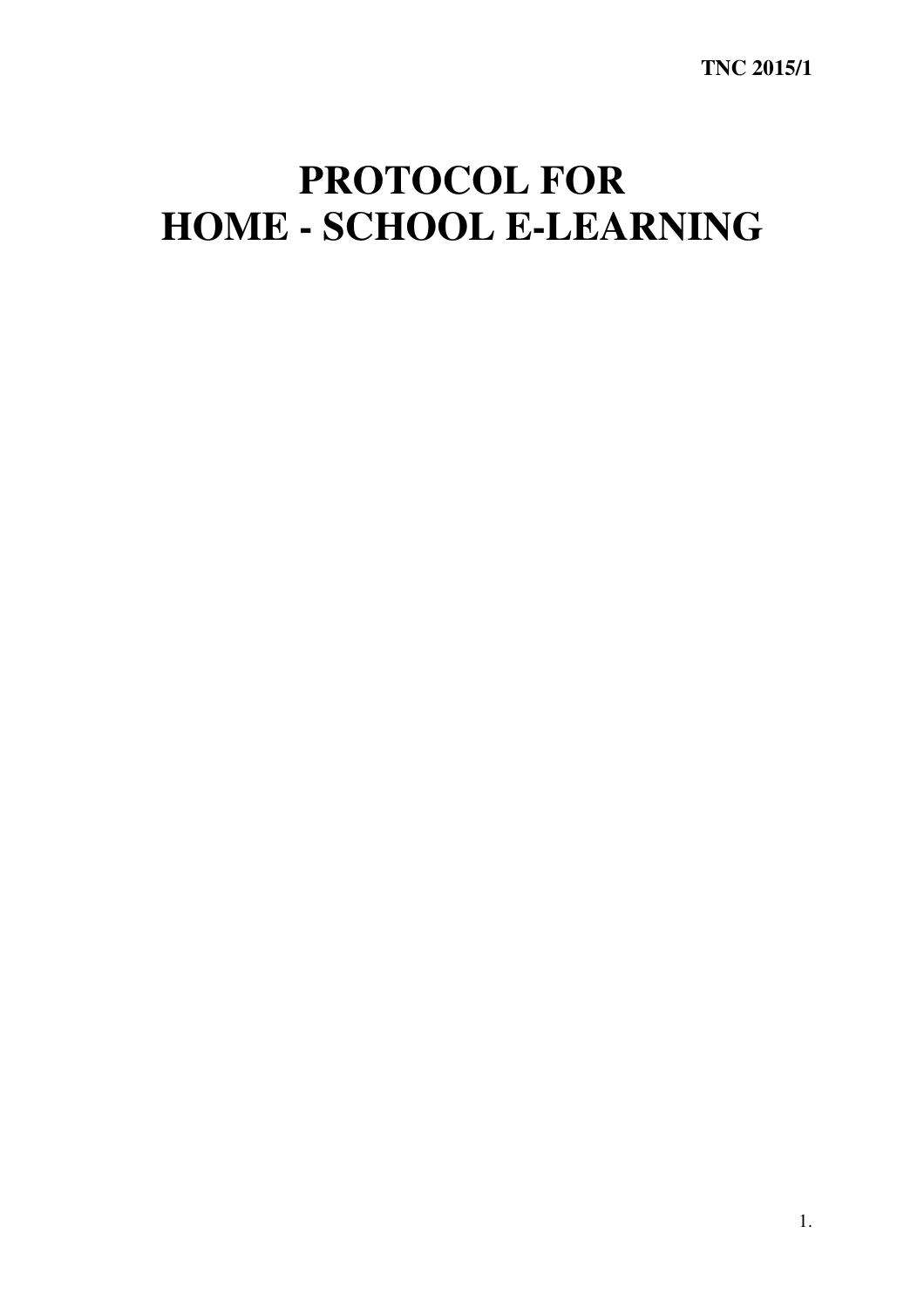## **INTRODUCTION**

 The Managing Authorities and Teacher Trade Unions in consultation with the Department of Education have been looking at appropriate mechanisms by which eLearning tools, for example, Fronter, Moodle, Equella, Elluminate, Blogs, Wikis, Google Docs, Studywiz, Blackboard can be used innovatively to support the ongoing education of children who are absent from school for short periods of time in excess of two weeks.

 While recognising that many schools already use a variety of eLearning tools, the Department would wish to see more schools doing so. It is envisaged that one way of facilitating this development would be to invite schools to undertake eLearning home-school pilot projects with a focus on ensuring that children who are on short term absence from school can maintain contact with their school/class teacher(s) through online learning.

 Initially the focus would be on children up to the age of 18 years with support being delivered at an age appropriate level.

 This document informs schools of the approach to be followed in delivering a home – school eLearning pilot for pupils who are, for example, on short-term absence as a result of illness or medical condition.

 Pilots will involve one-to-one eLearning interaction between the pupil and the teacher each day/week.

day/week.<br>It is envisaged that such pilots would cover one school term initially, at the end of which an evaluation exercise would be carried out to identify the benefits of eLearning in these situations and models of good practice, along with any recommendations.

 ELearning home-school tuition should not be seen as a replacement to any other form of support from ELBs or other organisations to which a child is entitled during an extended period of absence. An eLearning pilot should not be considered by the school for pupils who are suspended or expelled.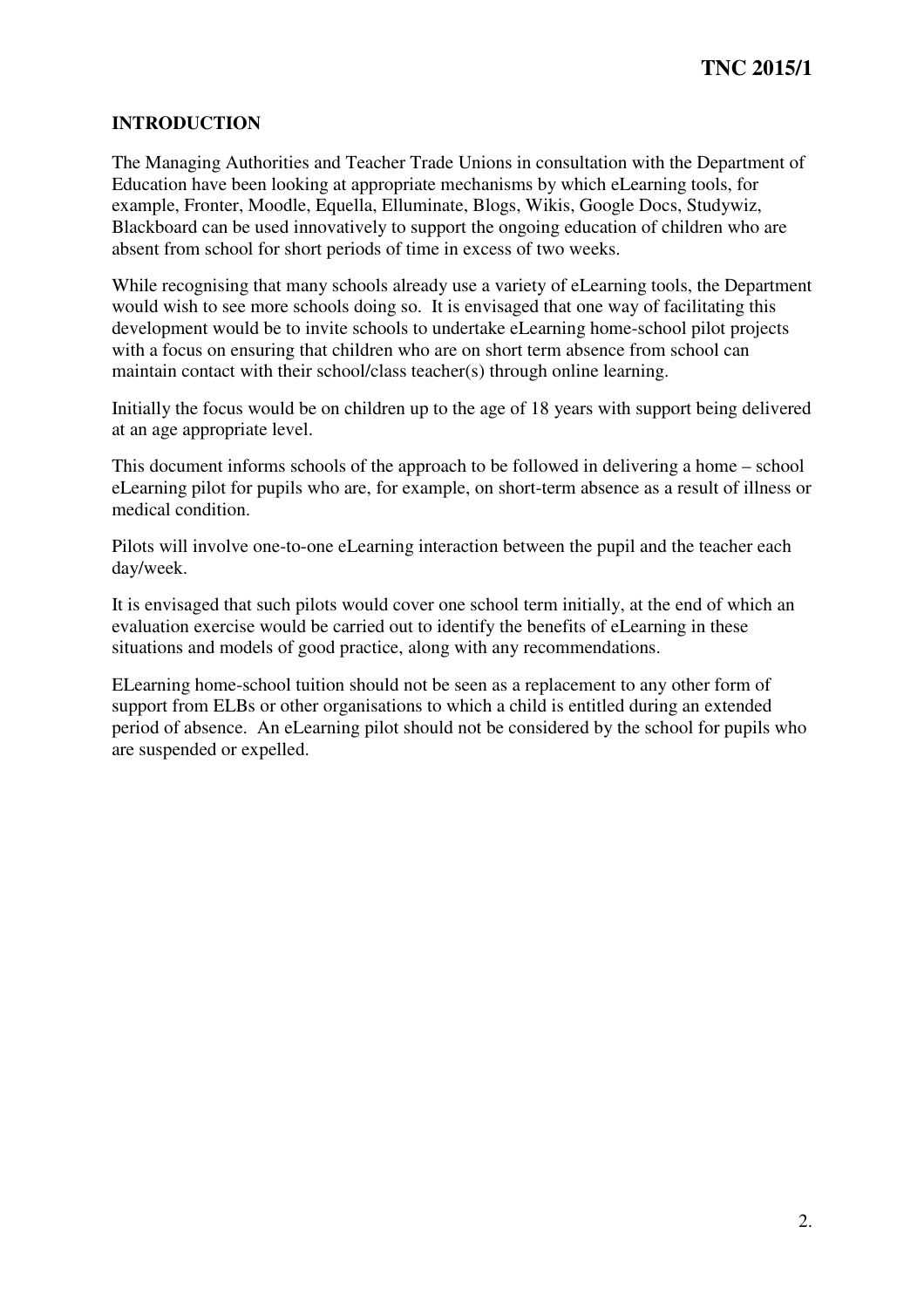## **GUIDING PRINCIPLES**

 The following points are given as guidance in the development and implementation of eLearning home-school pilot projects.

- 1. ELearning must not be seen as an alternative to regular attendance at school. Each case of student absence should be considered on its merits. There may be occasions when the use of certain home-school eLearning tools would not be appropriate. The potential for, and the nature of, the home-school eLearning pilot will be discussed with parents and pupils.
- 2. A request to a school to become involved in an eLearning home-school pilot will be made in consultation with the ELB Home Tuition team.
- 3. Approval to become involved in the pilot must be sought from the Principal. The Board of Governors will be informed of the use of eLearning tools and the purpose of the pilot.
- 4. The ELB Home Tuition team will indicate the timescale of the pilot and how it will be monitored and evaluated.
- 5. The pilot will involve eLearning interaction between the pupil and the teacher each day/week. This interaction will take place during pupil contact hours and will be determined by the school. A specified time limit for the pupil/teacher eLearning interaction will be determined by the teacher/school. It should be noted that this would not involve live classroom streaming.
- 6. No teacher or other member of staff will be compelled to participate in the pilot. Neither will any aspect of the pupil/teacher home-school eLearning interaction be used in any competency or disciplinary procedures against a teacher, excluding safe-guarding or criminal grounds.
- 7. The target pupil audience will be pupils who are expected to be absent from school for a period in excess of 2 weeks, due to illness or a medical condition. Pupils will only be involved where it is deemed to be appropriate following discussion between ELB Home Tuition team and the school.
- 8. A specific time period will be agreed, for example one term, after which a review will take place involving the school and the appropriate pupil support agencies; Education Psychology, Education Welfare, EOTAS, Health Professionals etc.
- 9. Both the school and the parent(s) will be required to sign a binding agreement based on a template drawn up by the ELB Home Tuition team in consultation with the school, which will cover participation in and associated expectations of the home – school eLearning pilot.
- 10. The agreement which will include details about the arrangements for the provision of the service, for example the location of equipment within the child's home, will be determined following consultation between the ELB Home Tuition team and the parent(s), with appropriate input from the school.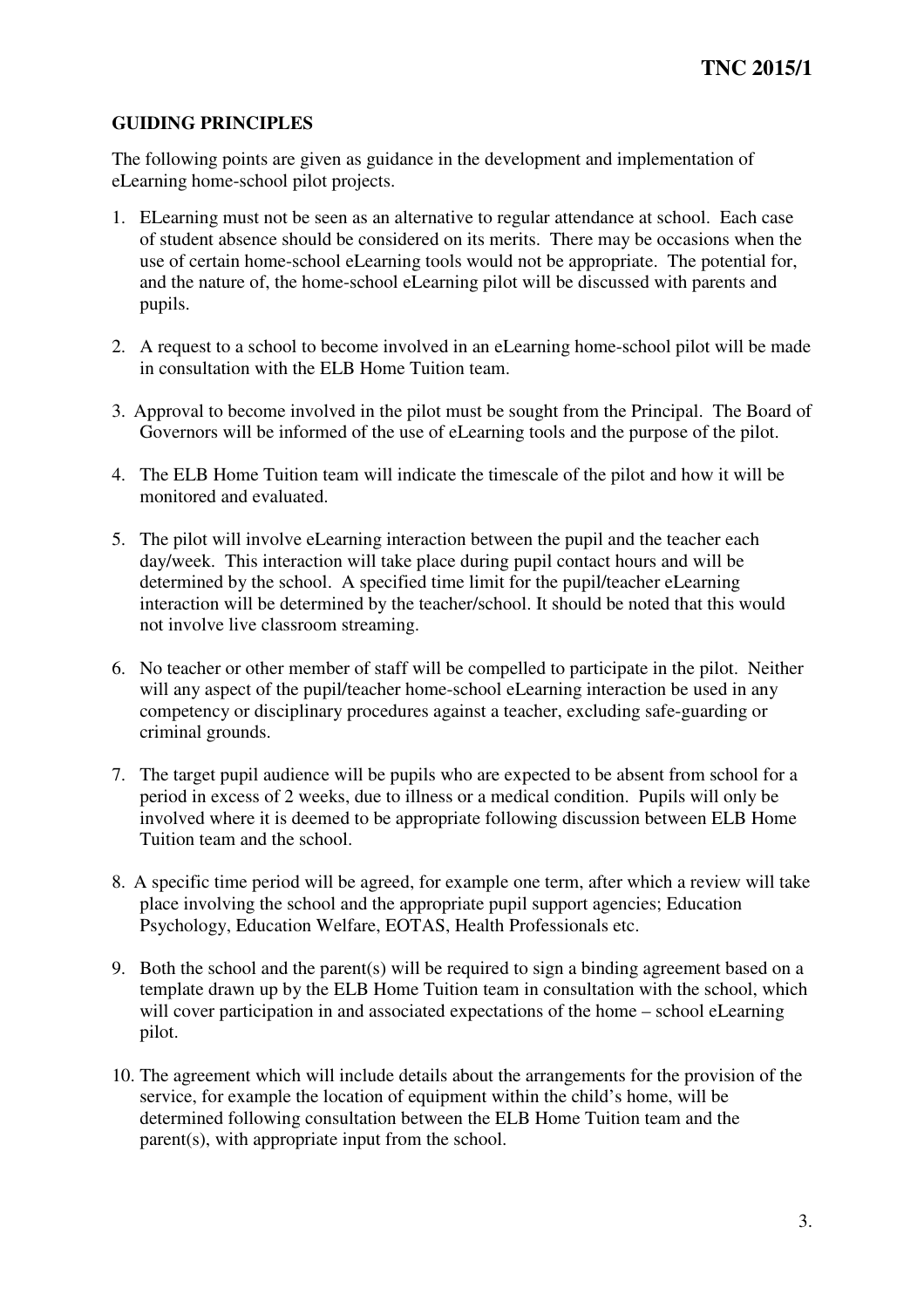- 11. Mechanisms will be agreed and included in the parent/pupil/school agreement to prevent the recording of the teacher/pupil eLearning interaction.
- 12. Teachers involved in a home-school eLearning pilot using eLearning tools reserve the right to terminate the teacher/pupil session with immediate effect at any time based on professional judgement.
- 13. Any breech of this agreement by the pupil or parent(s) may result in the termination of the agreement by the teacher/school and the withdrawal of eLearning services from the pupil. Schools should make the pupil and parents aware of the possible consequences if an agreement is breached (by either the pupil or the parents) and the parents should be directly asked to do all that is in their power to make sure that the agreement is not breached. It should be made clear that if the agreement is breached their child may be disadvantaged by the removal of services.
- 14. Adequate planning and preparation time will be provided to each teacher who will be involved in the home-school eLearning pilots.
- 15. In certain circumstances, the support provided to the child through the eLearning home- school pilot (visual or aural), may be given by a teacher/tutor who is not the pupil's regular teacher, for example, the teacher may be in another school or a teacher may be employed by a number of schools.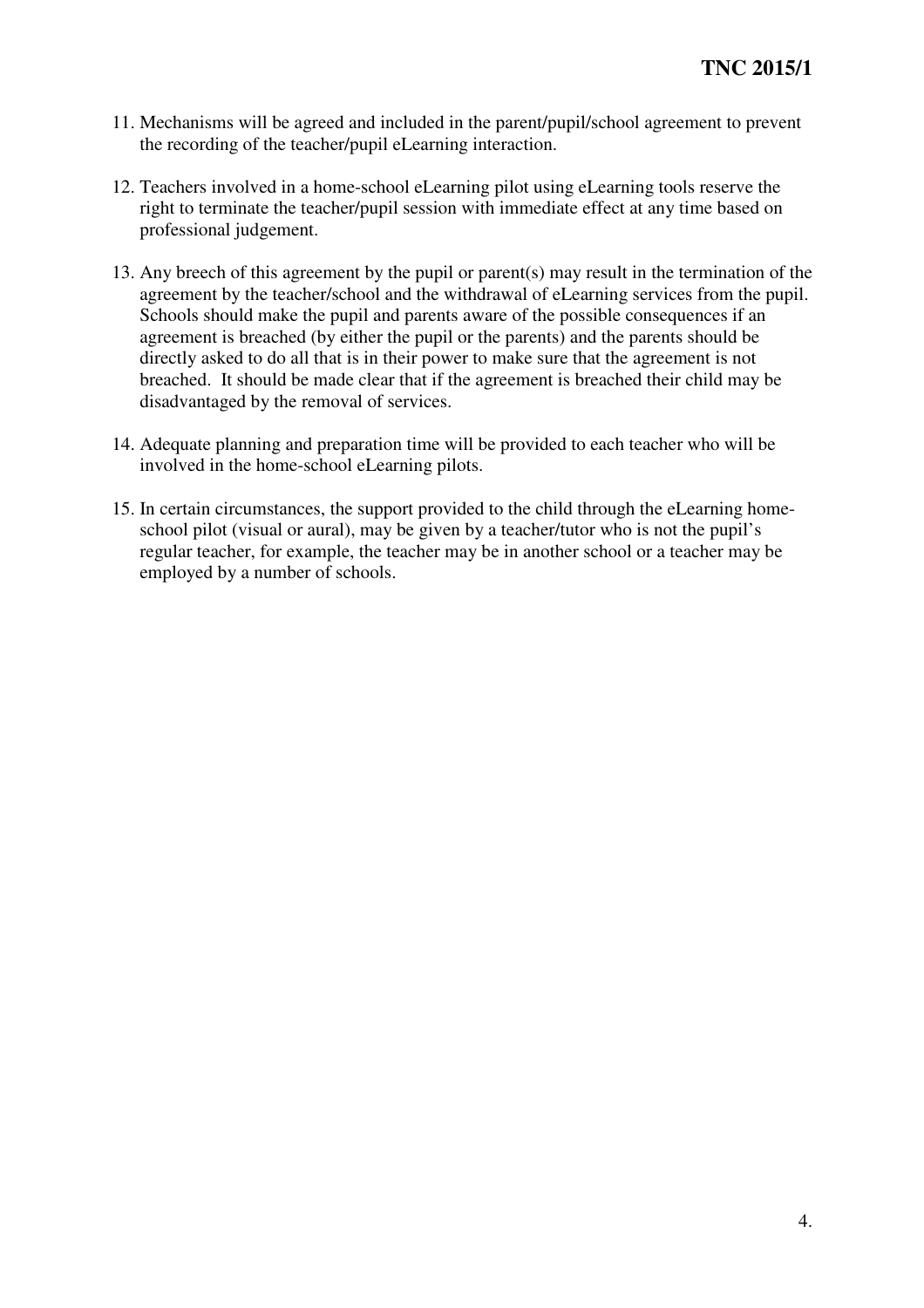## **RECOMMENDATIONS**

- A. Guidance will be provided by the Department of Education on an appropriate protocol for schools to use with pupils and parents involved in the pilot.
- B. The pilot should be seen as a further opportunity for the Department of Education to explore mechanisms by which additional teaching staff could be employed in schools or in purpose built eLearning hubs to which schools would have access.
- C. Guidance should be provided by the Department of Education to ensure that the safe use of eLearning tools should be reflected in one or other of the school's existing policies such as ICT/Safeguarding/Child Protection/Pastoral Care/E-safety policy. etc.
- D. It will be the responsibility of the ELB/C2K to ensure the necessary hardware for the home-school eLearning pilot will be made available to the pupil concerned so that he/she will be able to engage constructively in the pilot. A central bank of equipment should be created to ensure quick access for schools in order to reduce delays in establishing the home-school eLearning support.
- E. Funding will be provided centrally to enable training sessions in the use of eLearning tools. This will be provided from an appropriate source, for example C2K, for teaching staff, pupils and if necessary, parents. Training for teachers should include wider pedagogical tuition in eTutoring and eMentoring for an adequate cadre of teachers across the system. Training should not be limited to software specific or software familiarisation alone.
- F. The Educational Welfare Service (EWS) in each Education  $&$  Library Board should provide data, on request, on the average number of children per year who are absent from school for extended periods as a result of illness or other medical condition. The nature of the illness/medical condition should be specified.
- G. If home-school eLearning pilots are established, a mechanism of monitoring and evaluation should be provided by the ELB/Education Welfare/Education Psychology services. This should include consultation with the school involved. At the outset the organisations responsible for monitoring and evaluating the pilot should be clearly identified. It is envisaged that this should include representatives from Management side and Trade Unions.
- H. It may be necessary to identify alternative providers of eLearning training, other than C2K.
- I. The appropriate level of centrally provided funding needs to be in place to cover;
	- • Teacher cover for training technical and eLearning pedagogy.
	- • Teacher cover during preparation and class contact time.
	- • Swift access to the appropriate hardware.
- J. The key responsibility for providing children, who are absent from school for extended periods due to illness or other medical condition, with educational support, lies with the Education and Library Board and its associated service providers.